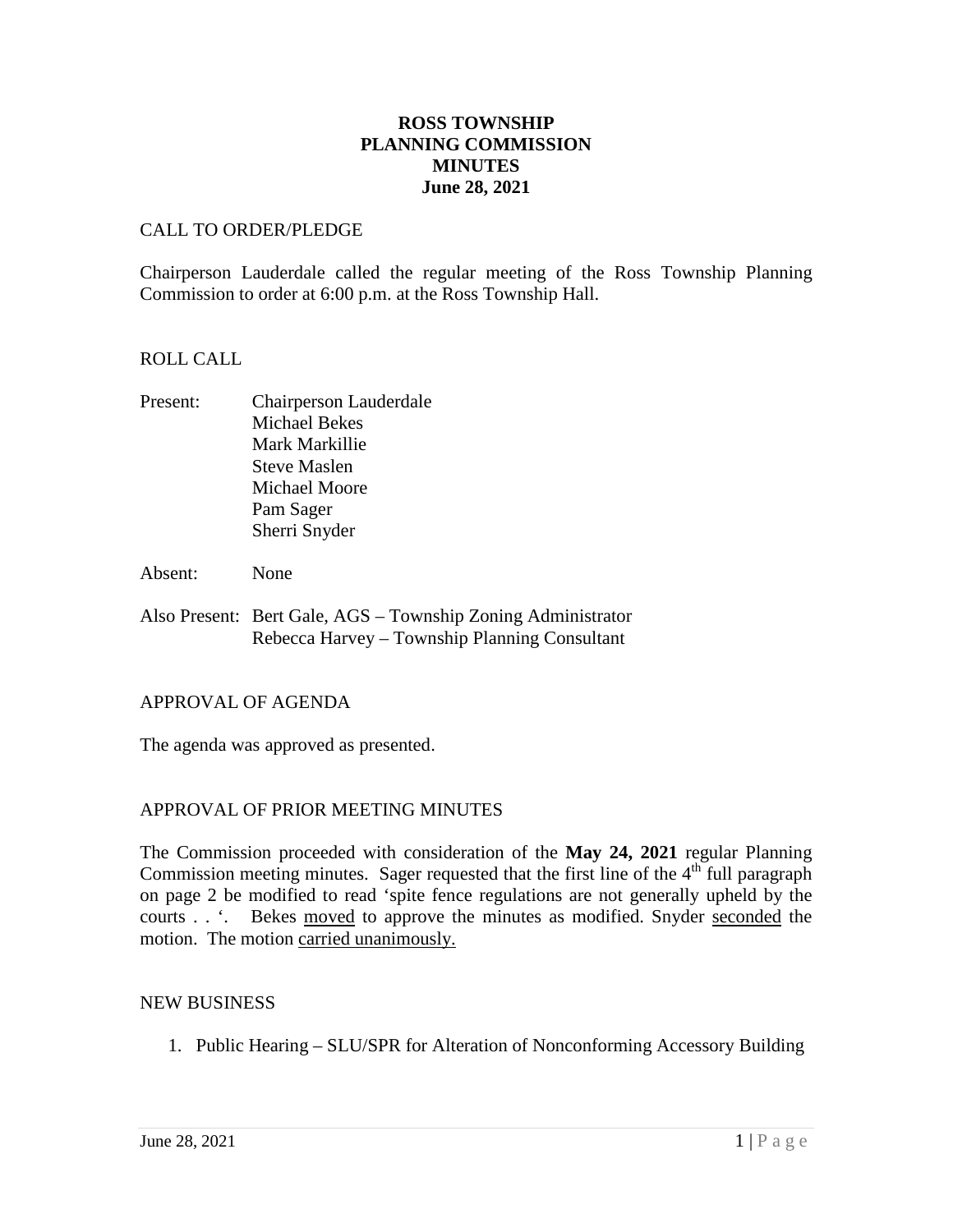The next matter to come before the Planning Commission was consideration of the request by Louis and Suzanne Remynse for special land use permit/site plan review for the proposed alteration of a nonconforming residential accessory building. The subject property is located at 12212 East D Avenue and is within the R-1 District.

Chairperson Lauderdale opened the public hearing.

Gale provided an overview of the request, explaining the proposal to replace a wooden deck located on the flat roof of an existing residential accessory building that is situated within the required rear (street side) setback. As a residential accessory building that 'does not comply with the applicable location requirements', Section 18.4 will apply to the proposed deck reconstruction.

Gale noted that, pursuant to Section 18.4 D., the proposed reconstruction of the wooden deck on the roof of the accessory building (within the required rear setback) is allowable as a special land use

Peter Bosch, attorney for the applicant, was present on behalf of the application. He stated that the flat roof of the accessory building is currently leaking and the existing deck on the roof is proposed to be removed for the purpose of repairing the leak, and then reconstructed. Bosch noted that the accessory building is located within the rear yard of the waterfront lot and is set back 6 ft 8 in from the abutting street right-of-way line, within the required rear setback. He added that the proposed deck reconstruction will not expand the existing building nor modify the existing setback.

No public comment was offered on the matter and the public comment portion of the public hearing was closed.

The Commission proceeded with a review of the application pursuant to Section 18.4 D. – Residential Accessory Buildings/Structures. The following was noted:

- the proposed deck reconstruction (existing accessory building) fails to comply with the rear setback requirement and is allowable as a special land use;
- the proposed deck (existing accessory building) is located in excess of 5 ft from all lot lines;
- the proposed deck (existing accessory building) is proposed for accessory residential use;
- a variance is not requested/required for the proposed deck (existing accessory building); and,
- adequate application material has been presented to allow for site plan review pursuant to Article 21, noting the clarification provided by the applicant regarding existing conditions and the deck proposal.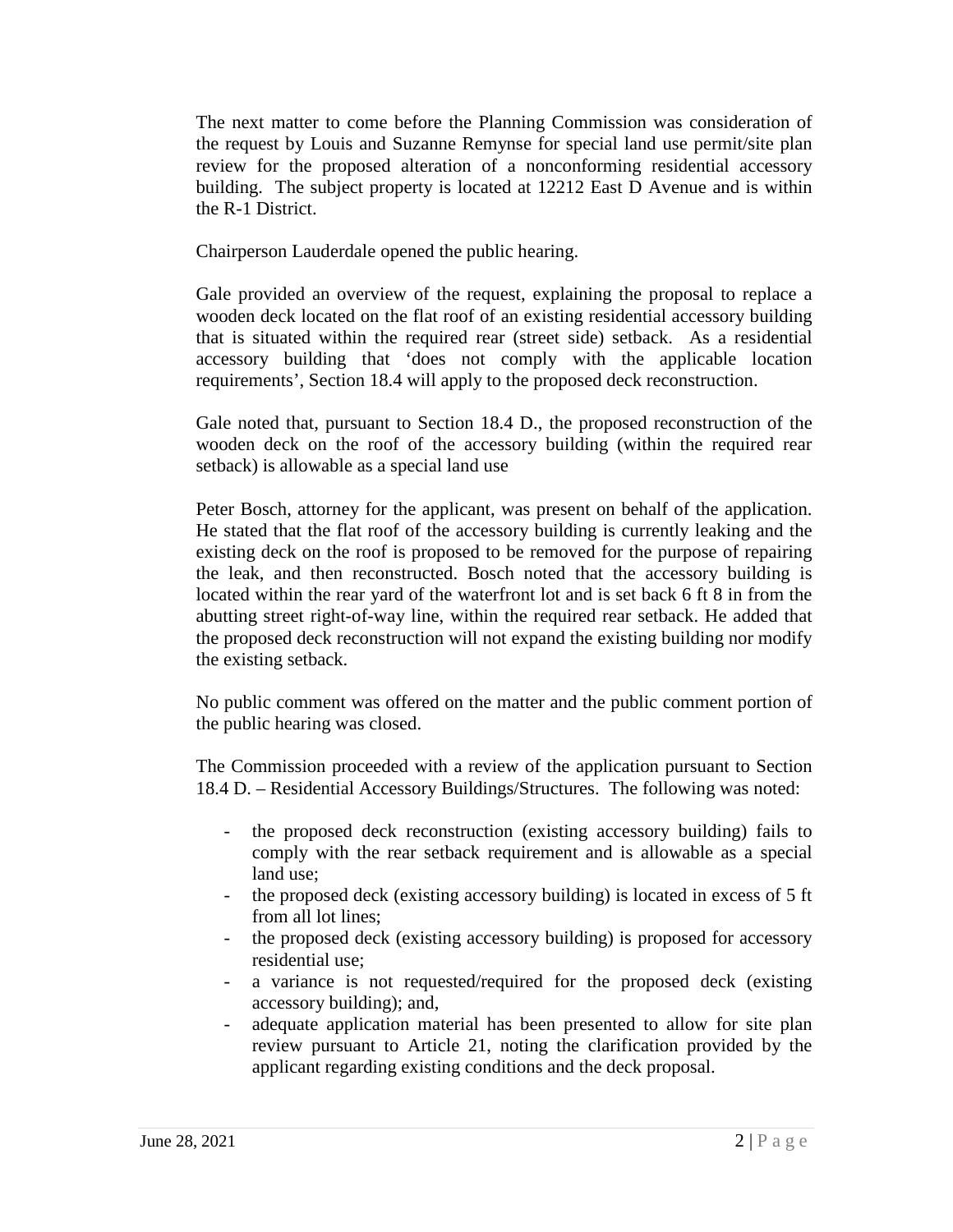In consideration of the Special Land Use Criteria set forth in Section 19.3, the Commission concluded the following: the proposal meets the standards of Section 18.4 D., with the exception of the rear setback requirement; the proposed deck reconstruction will not increase the existing lot coverage nor modify existing conditions on the site; the proposed deck reconstruction will not require nor impact current utilities/facilities serving the site; the proposed deck will not modify the existing accessory building and will continue to be similar to construction on neighboring property; and, the proposed reconstruction will allow for improvement in the condition of the existing accessory building and the safety of the deck itself.

It was noted that the site plan presented was acceptable (per Section 18.4 D.4.) and that the proposal meets the Site Plan Review Criteria set forth in Section 21.6.B.

It was reiterated that the above findings were based on the application documents presented and representations made by the applicants at the meeting.

Bekes then moved to grant Special Land Use Permit/Site Plan Approval for the proposed deck reconstruction on the existing accessory building based upon the review findings of Section 18.4 D. – Residential Accessory Buildings/Structures, Section 19.3 – Special Land Use Criteria, and Section 21.6 – Site Plan Review Criteria. Maslen seconded the motion. The motion carried unanimously.

## UNFINISHED BUSINESS

1. Master Plan Action Plan (Section VIII) – Technical Review of Zoning Ordinance

Chairperson Lauderdale reminded that the Planning Commission members had agreed at the May meeting to review the Master Plan goals/objectives outlined in Section VI to identify those of highest interest/impact to help focus and guide the conduct of the Technical Review. He noted that then the Zoning Ordinance would be reviewed to determine if there are standards present that: 1) effectively advance implementation of the goal/objective; or 2) prohibit or disrupt implementation of the goal/objective.

Chairperson Lauderdale suggested that the Commission begin discussion on Page VI-8 and move forward through the Supplementary Goals section. He noted that Lauderdale, Markillie, Sager and Snyder submitted written review notes and that same have been provided to all members for reference.

The following comments/findings were noted:

# **Goal 1: Conserve the Township's Farmland**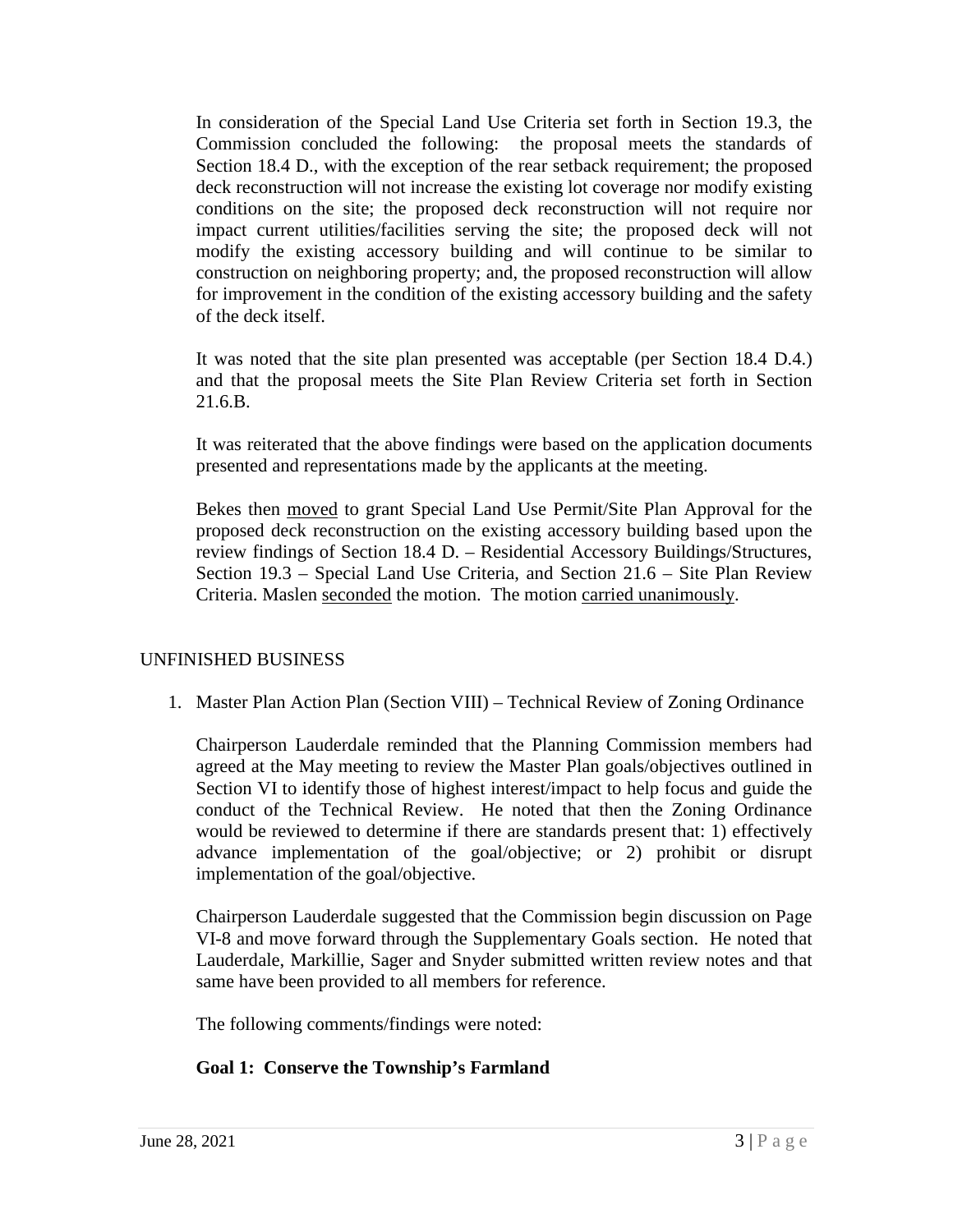## **Objectives:**

- a. *Support the active conservation of large parcels within areas of prime farmland*.
	- The R-R District standards do not achieve this objective.
	- The AG-P District was developed to achieve this objective through the use of the sliding scale approach to land divisions.
	- The AG-P District has currently only been applied to institutional lands; intended to be available to interested property owners, but not mandated.
	- Sager how can use of the AG-P District be promoted as a zoning option when there is a change in ownership? **Idea placed on hold**.
- b. *Establish the 'purchase of development rights' as a viable option in the Zoning Ordinance*.
	- This option is not available in the Zoning Ordinance.
- c. Deleted
- d. *Provide zoning incentives for active farms to retain large parcels for agricultural production*.
	- The Zoning Ordinance was amended to add the Open Space Preservation Development and Clustered Land Development options in the R-R, R-1 and R-2 Districts, both of which implement this objective.
	- Commission members questioned if the Zoning Ordinance could be amended to offer additional options.
- e. *Adopt zoning standards that support viable agri-business land use opportunities*.
	- Lengthy discussion regarding what is 'agri-business'.
	- Zoning Ordinance likely in need of amendments to better address.
	- General support for the concept expressed if it assists in keeping use of the land as agricultural productive.
	- Sager reintroduced the concept of 'agri-hoods' or 'agricultural neighborhoods'. Harvey noted the OSPD provision allows for a version of this concept to be implemented.
	- **Requested to be placed on PC Work Plan.**
- f. *Market the agricultural base of the Township as part of the local tourism trade*.
	- Not a Planning Commission or Zoning Ordinance issue.
- g. *Provide for natural vegetation buffers separating active farmland from encroaching development on adjacent parcels*.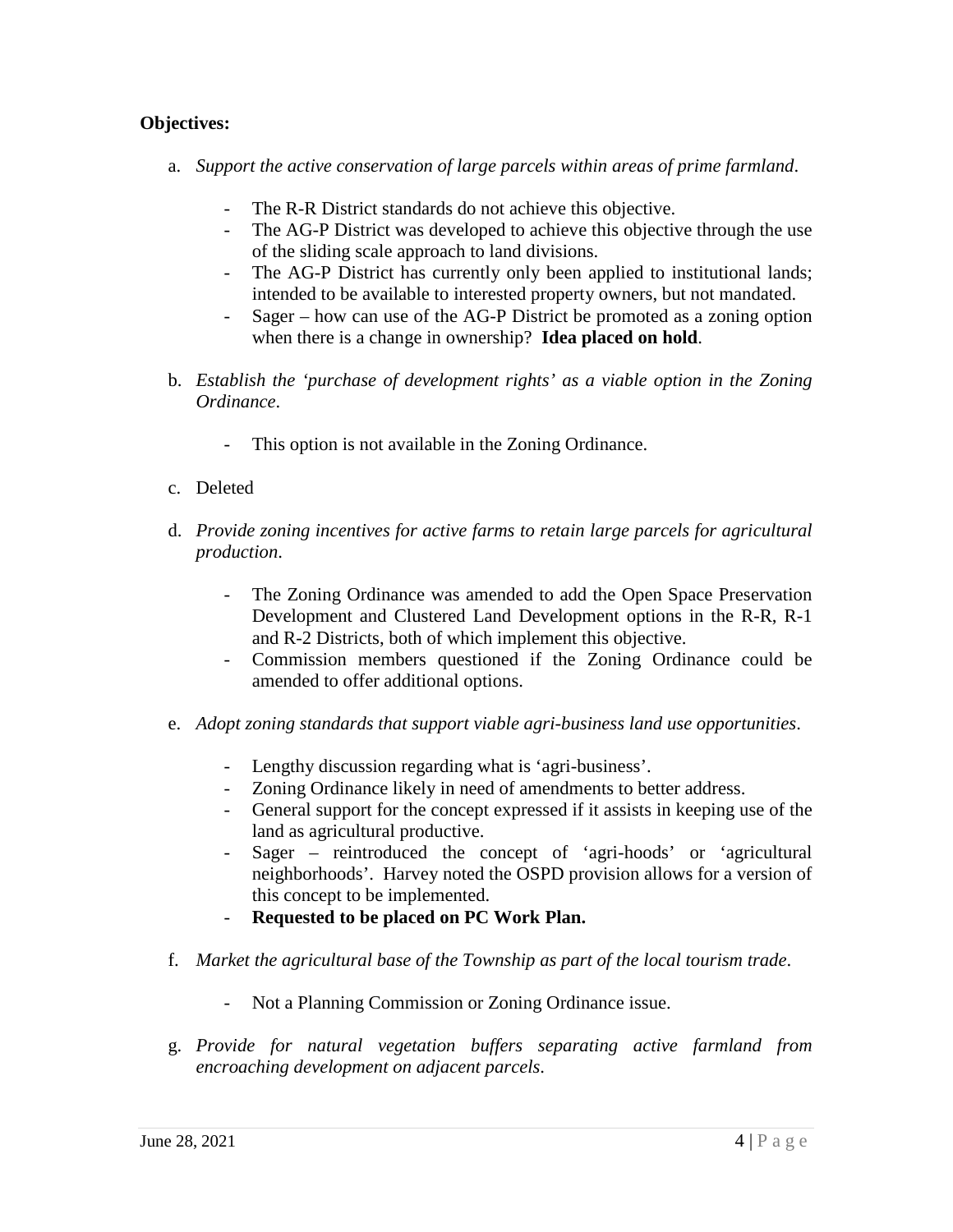## - **Requested to be placed on PC Work Plan**.

Due to the lateness of the hour, it was agreed that the discussion of implementation of the Goals/Objectives of Section VI, Master Plan would be continued at the next available meeting.

Public Comment:

Jean Hanson stated that the bay area is very congested and active with walkers, bikers, and vehicles. She advised that there is inadequate parking available and a lack of public restrooms in the area. She further noted that the increase of rental homes in the area is adding boats to the local docks. She suggested that the current conditions be considered by the Planning Commission in their discussion of the Master Plan.

Stephanie Walbridge stated that she was attending out of interest in the Master Plan project and she thanked the Planning Commission for their hard work on the document.

## REPORT FROM TOWNSHIP BOARD

Bekes reported the following:

- The July Township Board meeting has been moved to July 13.
- The Allendale Park Conditional Rezoning recommended for approval was adopted by the Township Board.
- The request to distribute the draft Master Plan for review (the first step in the adoption process) was approved; Township Board members have agreed to review the draft Plan and provide feedback to the Planning Commission prior to the public hearing.

Snyder requested an update on the Township's current staffing given recent events, noting that routine communication on the topic to the Planning Commission would be helpful.

Bekes advised that due to the recent passing of Linda Walters, Township Clerk, Norm Kellogg (former Township Clerk) has been appointed to serve as Interim Township Clerk and Tim Snow is serving as Deputy Clerk. The position has been posted and a July 6, 2021 application deadline established. He stated that the Township Board intends to announce the appointment at the July 13, 2021 meeting, said appointment to serve until November, 2022 when the position will be up for election.

# REPORT FROM ZONING BOARD OF APPEALS

Chairperson Lauderdale reported that the ZBA met on June 2, 2021 and considered a variance request from the 338 ft waterfront setback requirement (Kalamazoo River) to